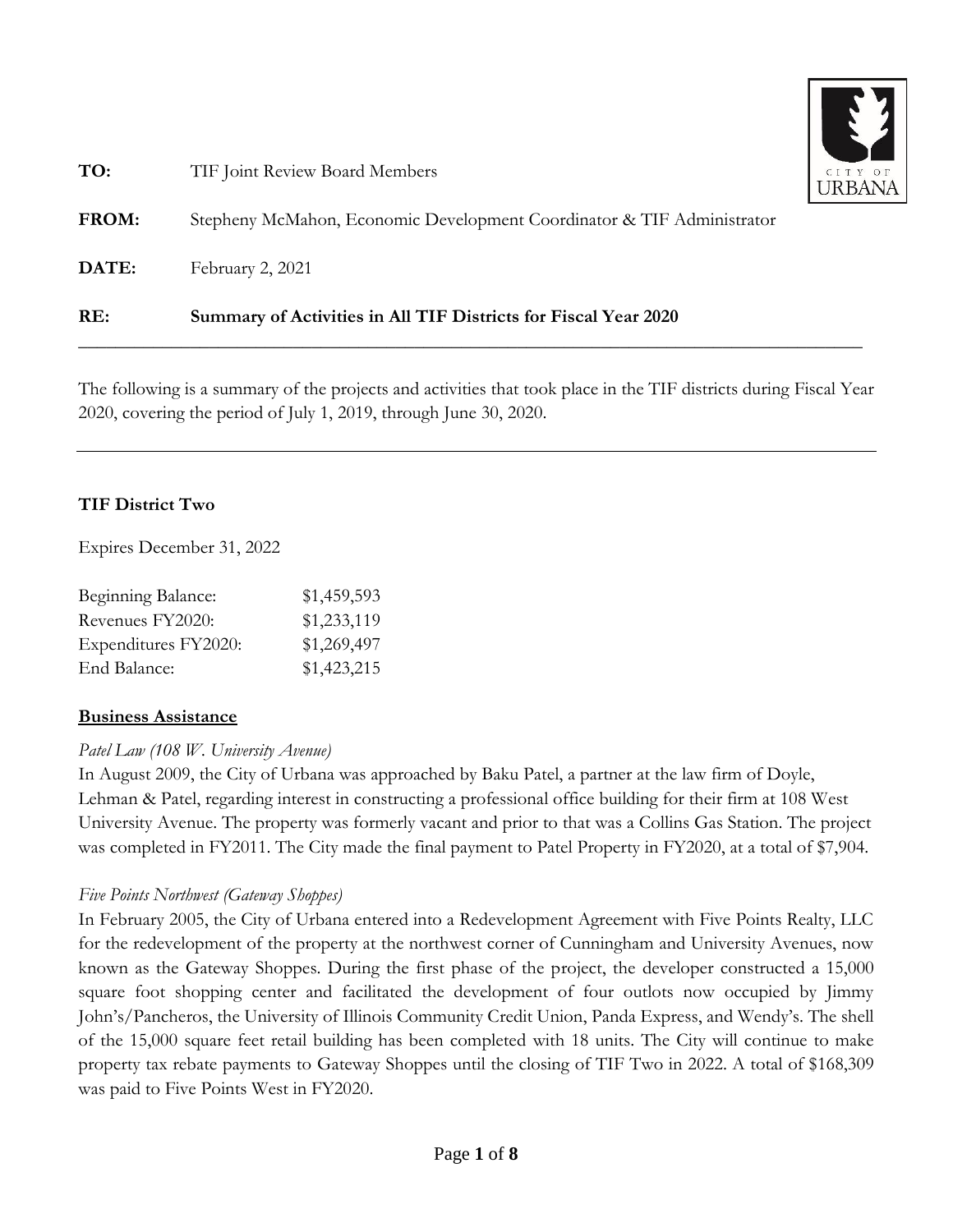#### **Infrastructure Projects**

TIF Two made its annual payment of \$928,825 in debt service for the Boneyard Creek project. Boneyard Creek Crossing was officially opened to the public in 2015. Since then, this new public space along the Boneyard Creek helped to promote investments in four of the adjacent commercial properties including at Silvercreek, Broadway Food Hall, 25 O'Clock Brewery at 208 West Griggs Street, and the Best of Africa grocery store. Payments on the the debt service for the adjacent public improvements will continue through the end of the life of TIF Two.

### **Other Activities**

The City expended \$20,919 in support of legal, marketing, public arts, the Urbana Business Association, and events in the Downtown, to support the businesses and properties of TIF Two. An additional \$143,541 was expended on personnel services for TIF administration and projects.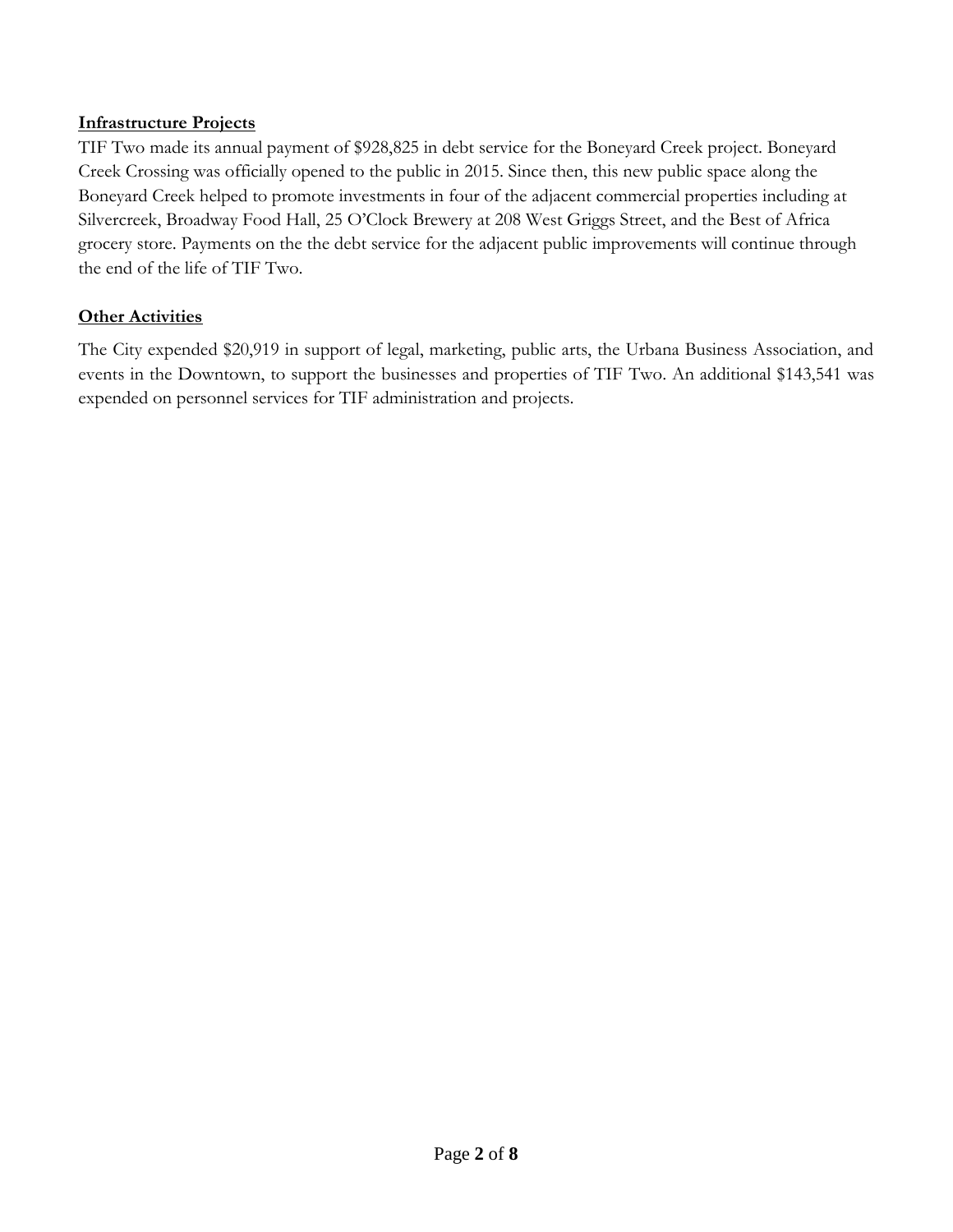### **TIF District Four**

Expires December 31, 2025

| Beginning Balance:   | \$2,246,275 |
|----------------------|-------------|
| Revenues FY2020:     | \$973,643   |
| Expenditures FY2020: | \$552,271   |
| End Balance:         | \$2,667,647 |

#### **Business Assistance**

### *Creative Thermal Solutions (2209 County Rd 1400 E)*

In September 2010, the City entered into a redevelopment agreement with Creative Thermal Solutions (CTS) to construct a research park of up to five new buildings at 506 East Anthony Drive. CTS is an air conditioning and refrigeration research and development company with commercial, industrial, and public sector clients. Five buildings have been constructed to date, satisfying the developer's obligations under the agreement. The City made \$94,915 in payments to Creative Thermal Solutions in FY2020, one year of payments remain.

#### *Napleton Automotive Group (1111 Napleton Drive)*

The City of Urbana executed a redevelopment agreement and two Amendments with Interchange Properties, LLC, which operated the O'Brien Auto Park in FYs 2001-2006. In FY2015, Ed Napleton Automotive Group and the related company EFN Urbana Properties, LLC purchased the business property and received an assignment of the development agreement. The annual incentive payments made under the agreement continue to be made by the City to Interchange Properties, LLC under the conditions of the sale and the assignment. In FY2020 Interchange Properties was issued \$110,116 in incentives. One full year plus 50% of the final year's payment remain to be paid.

#### **Infrastructure Projects**

An additional \$16,124 was paid for Airport Road West improvements.

Additionally, \$247,403 was reimbursed to the Urbana Park District for park improvements falling under the intergovernmental agreement.

### **Other Activities**

The City expended \$64 in legal, marketing, and promotion services in marketing of sites. An additional \$93,650 was expended on personnel services for TIF administration and projects.

### **Continuing Projects**

### *JX Enterprises (2408 Cunningham Avenue)*

JX Enterprises constructed a new \$3 million service center at 2408 Cunningham Avenue, the former site of the Hanford Inn, providing heavy duty truck sales, service and parts to an expanded customer base. The space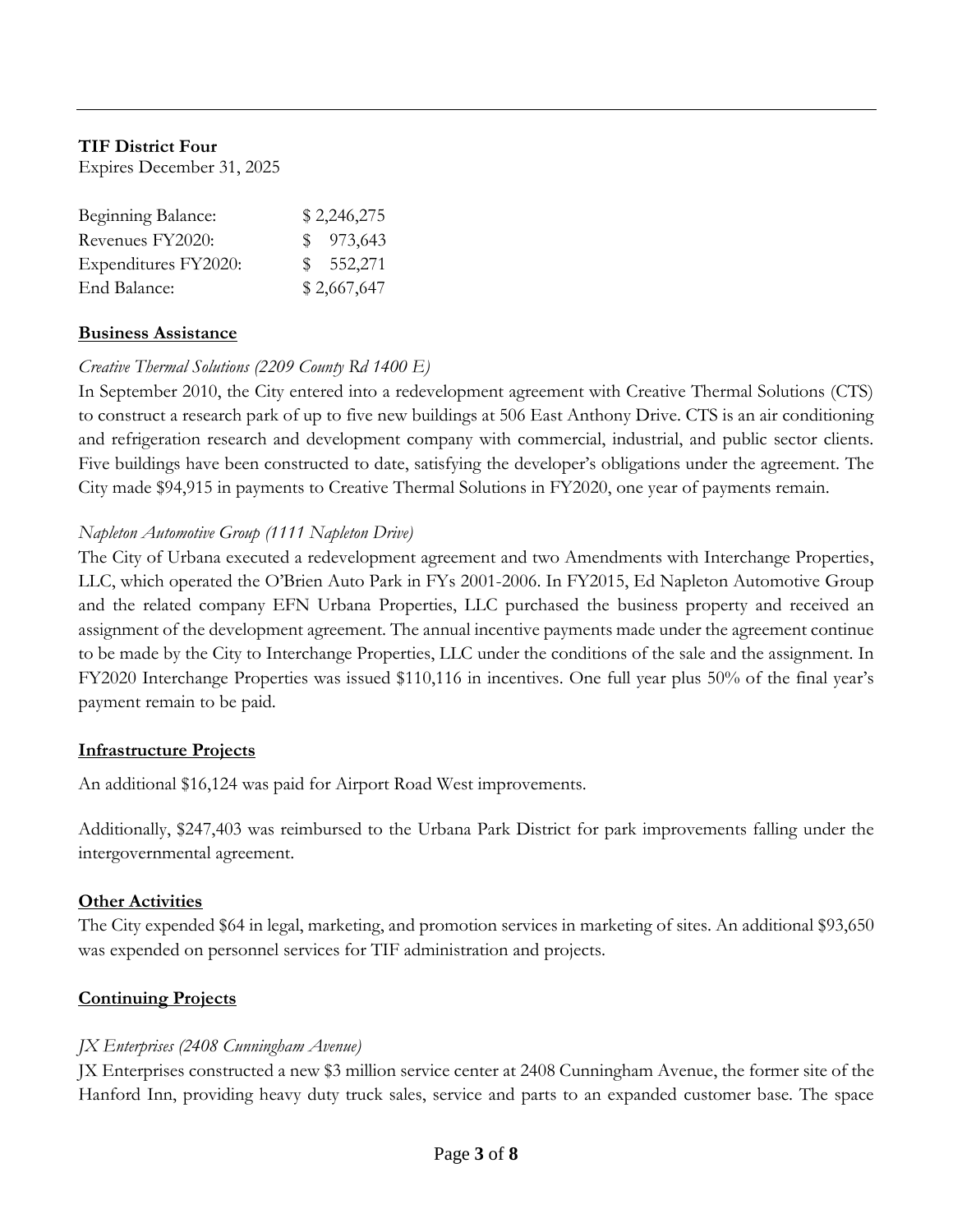features 12 service bays, a small warehouse with mezzanine and a retail showroom for area trucking, warehouse, and agriculture customers. JX Enterprises was reimbursed \$25,000 in TIF eligible funds in August of 2020. This payment will be represented in the 2021 annual report.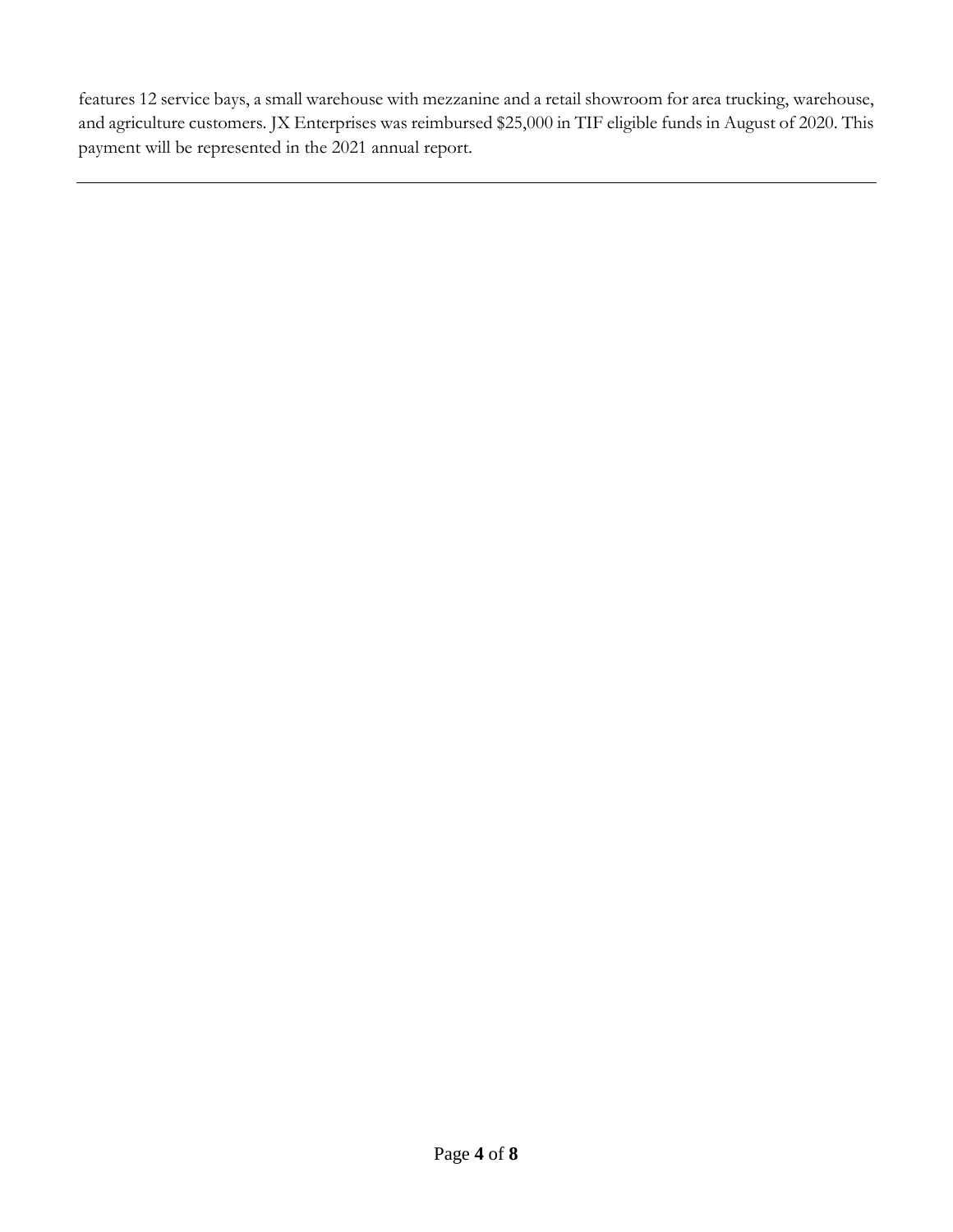# **Central TIF District**

Expires December 31, 2040

| Beginning Balance:   | \$60,332   |
|----------------------|------------|
| Revenues FY2020:     | \$191,844  |
| Expenditures FY2020: | \$335,075  |
| End Balance:         | \$(82,899) |

#### **Business Assistance**

During FY2020, \$199,801 in redevelopment incentives were awarded to qualifying businesses and property owners in the Central TIF. Business Development and Opening Grants were awarded to the following businesses during the 2020 fiscal year including:

- Baldarotta's (August 2019)
- Yellow Canary (September 2019)
- Hex Nest (August 2019)
- Analog (November 2019)
- Bohemia expansion (December 2019)
- Soul Care (December 2019)
- Transcendence Broadcasting (December 2019)
- Karma Trade (December 2019)
- Stango expansion (December 2019)
- Best of Africa (February 2020)
- Ceptier (March 2020)

### *Cohen Building (136 West Main Street)*

In FY2016-17 the City executed an agreement with D&E Enterprises, LLC for the renovation of 136 West Main Street. D&E Enterprises LLC purchased the property in July 2016 and plans to renovate the building into a first floor restaurant, with additional restaurant, office, or apartment space on the second story. In FY2019, the developer signed a lease for a new Japanese restaurant which is scheduled to open in 2021. In the Fall of 2020 the City issued a failure to commence letter to the developer as planned phases of the project had not begun per the agreed upon timeline. The City made an initial payment of \$111,000 in July of 2020 and expects to make a second payment in 2021. The developer continues to seek tenants and the terms of a revised redevelopment agreement are yet to be determined.

#### *Analog (129 North Race)*

In 2015, the City entered into a redevelopment agreement for renovation of the former Concept Cosemtology building at 129 North Race Street into retail and office space. The agreement was extended in 2016 in order to make incentive payments for the project. Receipts for final eligible expenses were submitted and \$18,244 was reimbursed in FY2020.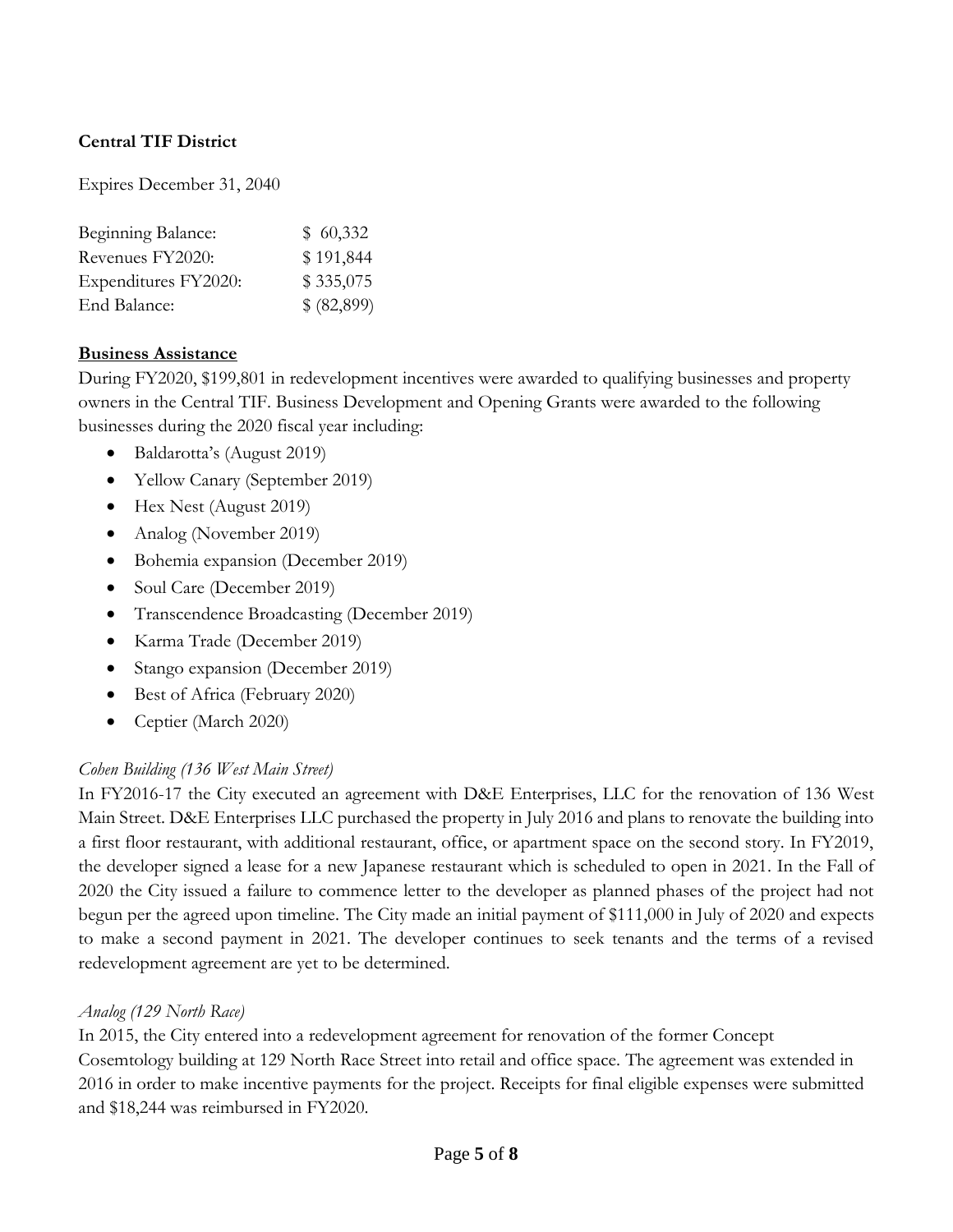### *Culvers (201 West University Avenue)*

T/Kat, Inc. entered into a TIF Redevelopment Incentive Program (RIP) with the City in June of 2019 to assemble ten faceted residential lots and build a new Culvers Restaurant. A Certificate of Occupancy was issued in September and the restaurant opened soon after. A TIF payment of \$25,000 was issued once final receipts were submitted for eligible costs in FY2020.

### *Fish Alley (133 West Main Street)*

Elizabeth Hunter, owner of the Main Street property, received a \$10,635.35 TIF RIP payment for renovating the second story of the property into living space.

# *Soul Care (507 South Broadway Avenue)*

Soul Care, a health and wellness business, applied for and received a TIF RIP reimbursement of \$4,819.50 after submitting eligible expenses for renovations to the holistic space located on the second floor of the PNC Bank building.

# *Independent Media Center (202 South Broadway Avenue)*

The IMC entered into a TIF RIP agreement with the City to make a variety of improvements to the facility. Proposed changes include a new entryway off of Cherry Alley which will allow first time accessibility to the lower level and improved accessibility on the first floor. Additional improvements involve improving energy efficiency by upgrading the HVAC and replacing fixtures with LED lights. An initial payment of \$1,102.50 for 15% of eligible expenses on the first phase of the project was paid in June of 2020.

# **Continuing Projects**

# *Urbana Landmark Hotel (210 South Race Street)*

The City entered into a redevelopment agreement with Marksons Affiliates, LLC in June of 2019 for the renovation of the Urbana Landmark Hotel into a Tapestry by Hilton-branded hotel at a minimum construction cost of \$15 million. The project is also seeking historic tax credits and will retain the historic character of this federally listed property. Upon successful completion of the project, the City would issue a general obligation bond to reimburse the developer \$5.5 million. Debt service on the bond would be paid with new tax revenues generated by the project including TIF property taxes, hotel/motel taxes, and sales taxes. The City reserves the ability to institute a new, boutique hotel/motel tax upon the operations of this property in order to ensure sufficient revenues to meet the bond's repayment schedule. The developer or any assignee under the agreement would be required to maintain the Hilton Tapestry brand for a period of ten years. The renovation would be expected to fully reactivate all areas of the hotel including the great hall, conference center and restaurant/bar. At the request of the developer, the City approved an extension agreement whereby construction is not required to begin until July 2021.

# *200 South Vine Town Homes (200 South Vine Street)*

The City assembled the entire 200 South Vine Street block for the purpose of redevelopment prior to the establishment of the Central TIF. The City issued a Request for Proposals in FY2018 and selected Green Street Realty for the redevelopment of the site. In FY2019, the City finalized a redevelopment agreement with Green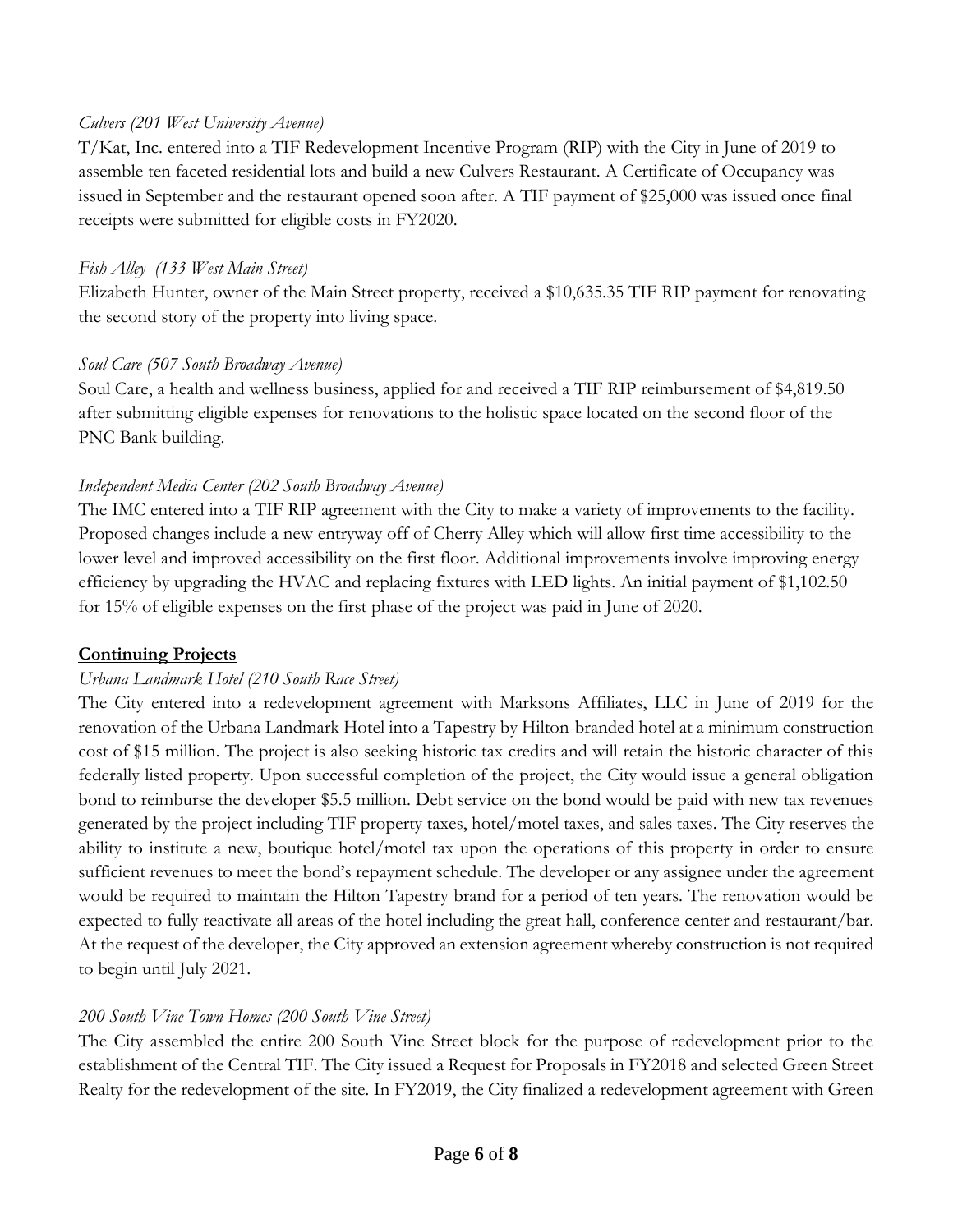Street Realty to construct a 42 unit townhome-style development on the site at an investment of \$8 million. Construction began in 2020. The property includes a mixture of two and three bedroom units, with some garages and ADA accessible adaptability available in some units. This project represents the first new residential construction in Downtown Urbana in 15 years. Green Street Realty is now actively showing the property, has signed its first lease, and tenants are expected to move in on July 1, 2021.

### **Other Activities**

From Central TIF, \$85,572 was expended for legal, marketing, public arts, the Urbana Business Association (UBA), and events in the Downtown including the first annual Downtown Get Down series in the Summer of 2019. Funding for the UBA assisted with activities including the Virtual Sweetcorn Festival, the 2019 Market in the Square, and other promotions of Downtown Urbana. An additional \$3,014 was spent on personnel services for TIF administration and projects. \$46,688 was spent on infrastructure upgrades (asphalt patching).

### **New and Upcoming Projects**

There were a couple of business openings and expansions even after the pandemic began. Made in Urbana, formerly Nifty Nook, expanded into [Co][Lab] with a 3D printer farm. The business has since expanded further and is using additional space in the Lincoln Square Mall basement to print novelty items which are shipped.

Karma Trade's business of recycled fashion outgrew its space in the basement of [Co][Lab] and has expanded into what was previously a meeting room in the Analog Wine Library

Bunny's Restaurant took advantage of the pandemic's required down time to renovate the office spaces to the west and now has expanded dining for an additional 125 customers.

# **TIF District One**

Dissolved October 6, 2016

| Beginning Balance:   |     | \$82,936 |
|----------------------|-----|----------|
| Revenues FY2020:     |     | \$1,983  |
| Expenditures FY2020: | SS. | $\theta$ |
| End Balance:         |     | \$84,919 |

# **Update on the Close-Out of TIF One**

# *The Stephens Building (218 West Main Street)*

In July 2014, the City executed an agreement with Stephens Building LLC for the renovation of 218 West Main Street. The property had gone into foreclosure after standing vacant since 2003 and was acquired at auction by Norman Baxley and David Borchers in May 2013. The project has resulted in four apartments on the second floor as well as first-floor business tenants.